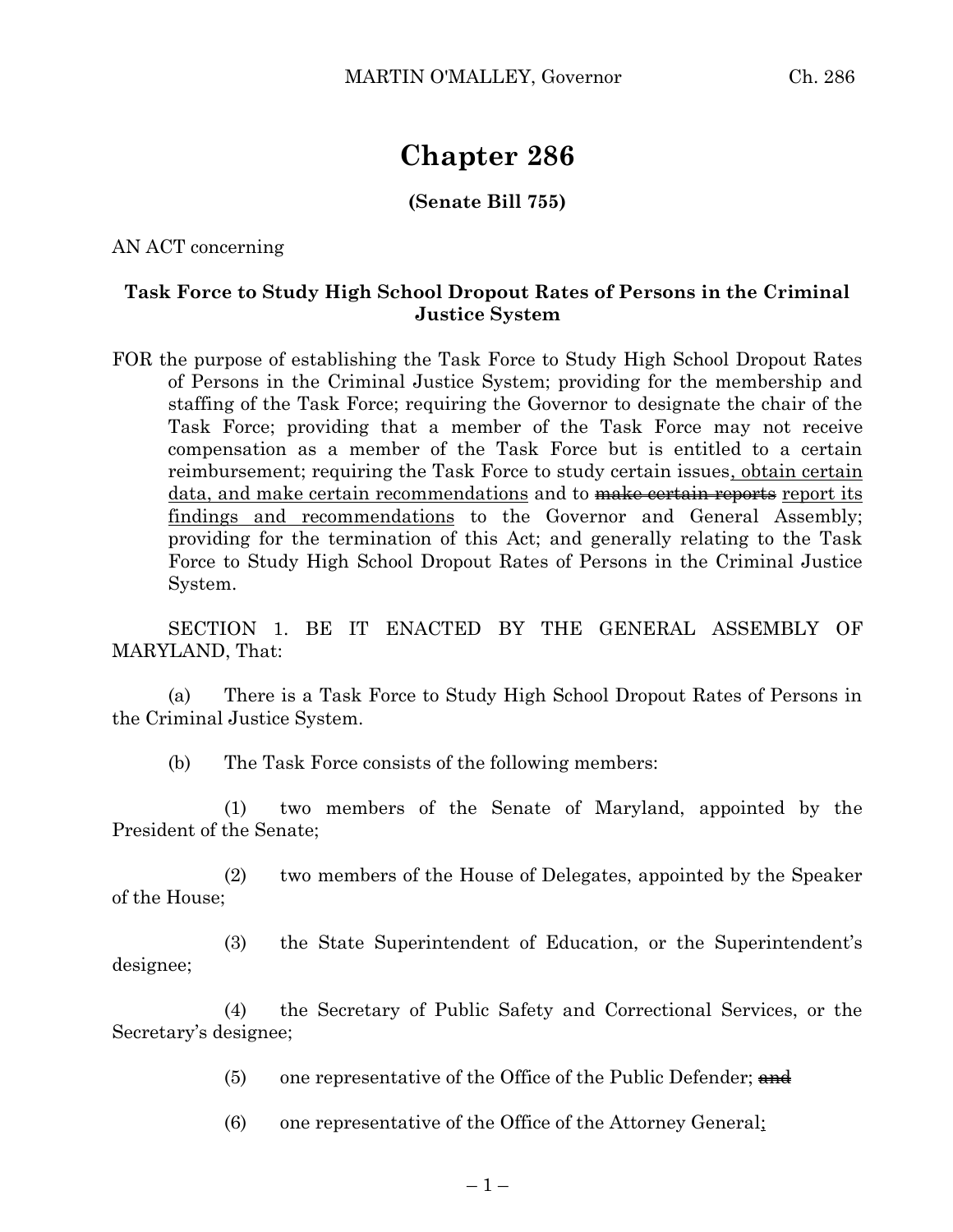(7) one representative from the Department of Juvenile Services;

(8) one representative from the Maryland Association of Boards of Education; and

(9) one representative of the Public School Superintendents Association of Maryland.

(c) The Governor shall designate the chair of the Task Force.

(d) The <del>Department of Budget and Management</del> Governor's Office of Crime Control and Prevention shall provide staff for the Task Force.

(e) A member of the Task Force:

(1) may not receive compensation as a member of the Task Force; but

(2) is entitled to reimbursement for expenses under the Standard State Travel Regulations, as provided in the State budget.

(f) The Task Force shall:

(1) study the high school dropout statistics of people who have been incarcerated, arrested, or otherwise processed through the criminal justice system; and

(2) study the fiscal impact on the criminal justice system of people who have dropped out of high school;

(3) obtain existing statistical data from:

(i) the Department of Juvenile Services regarding the percentage of individuals served by the Department who have dropped out of high school; and

(ii) the Department of Labor, Licensing, and Regulation on adults in the State who have dropped out of high school; and

- (4) make recommendations on:
	- (i) how individuals can be kept in high school until graduation;

(ii) the availability of continuing education options for individuals who have not received a high school diploma while those individuals are incarcerated; and